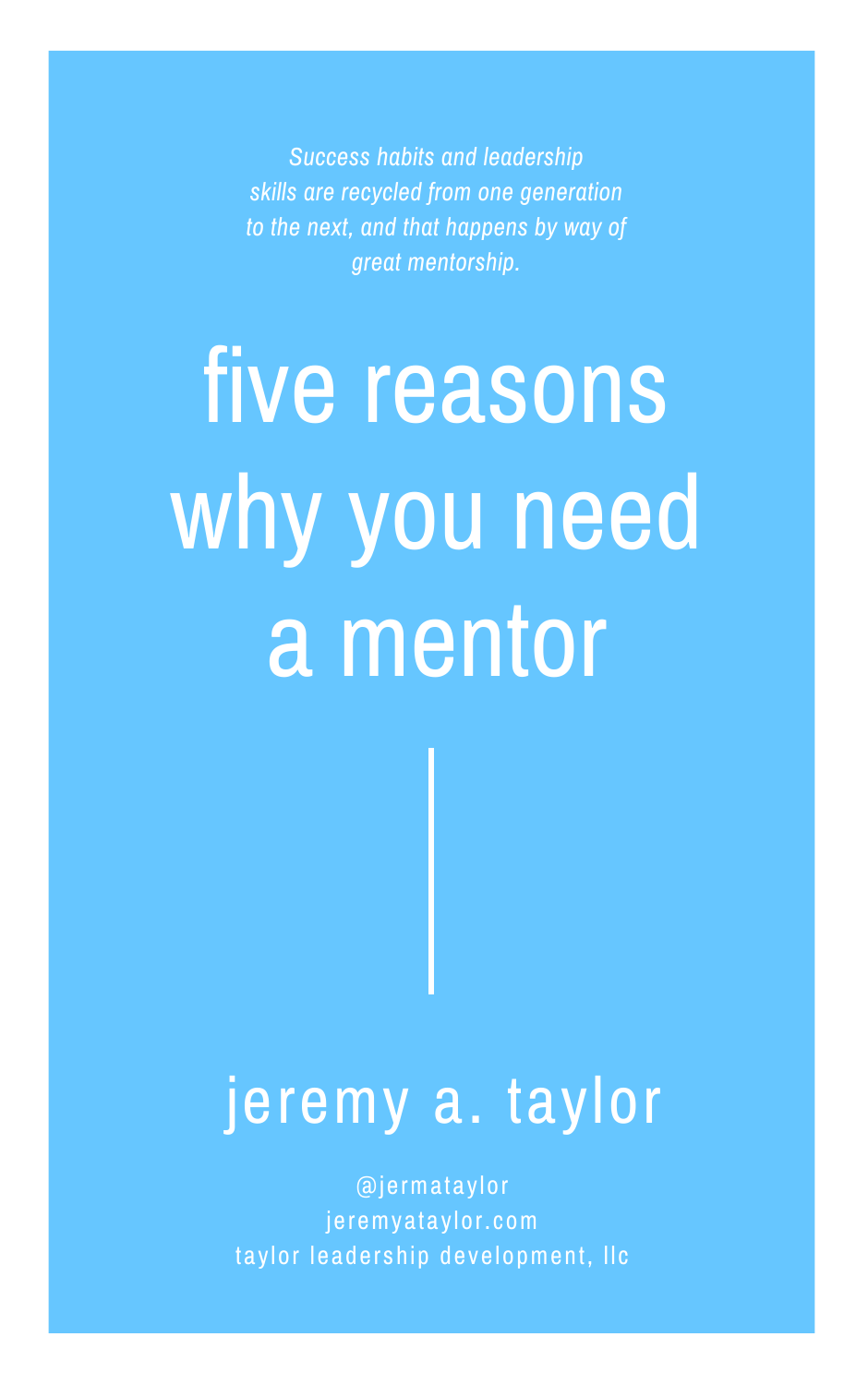# CONTENTS

# what is a mentor?

# you don't know as much as you think you know

someone somewhere wants to help you

you can't go it alone

learning from others' mistakes is less painful

you are also called to be a mentor

seek mentorship now

about the author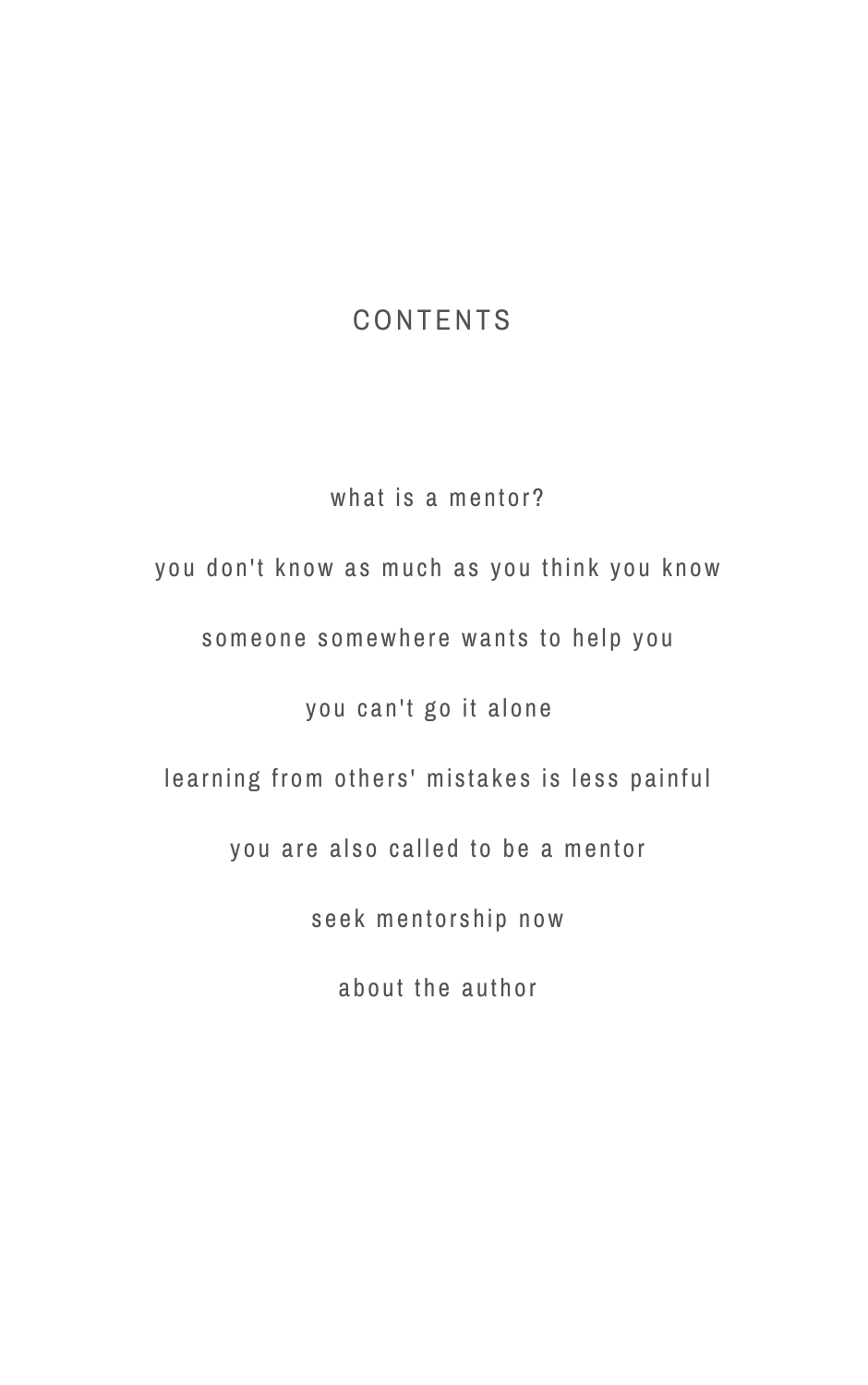*"The most important profession in the world is parenting. The second is teaching, and everyone is a teacher to someone."*

*― John Wooden*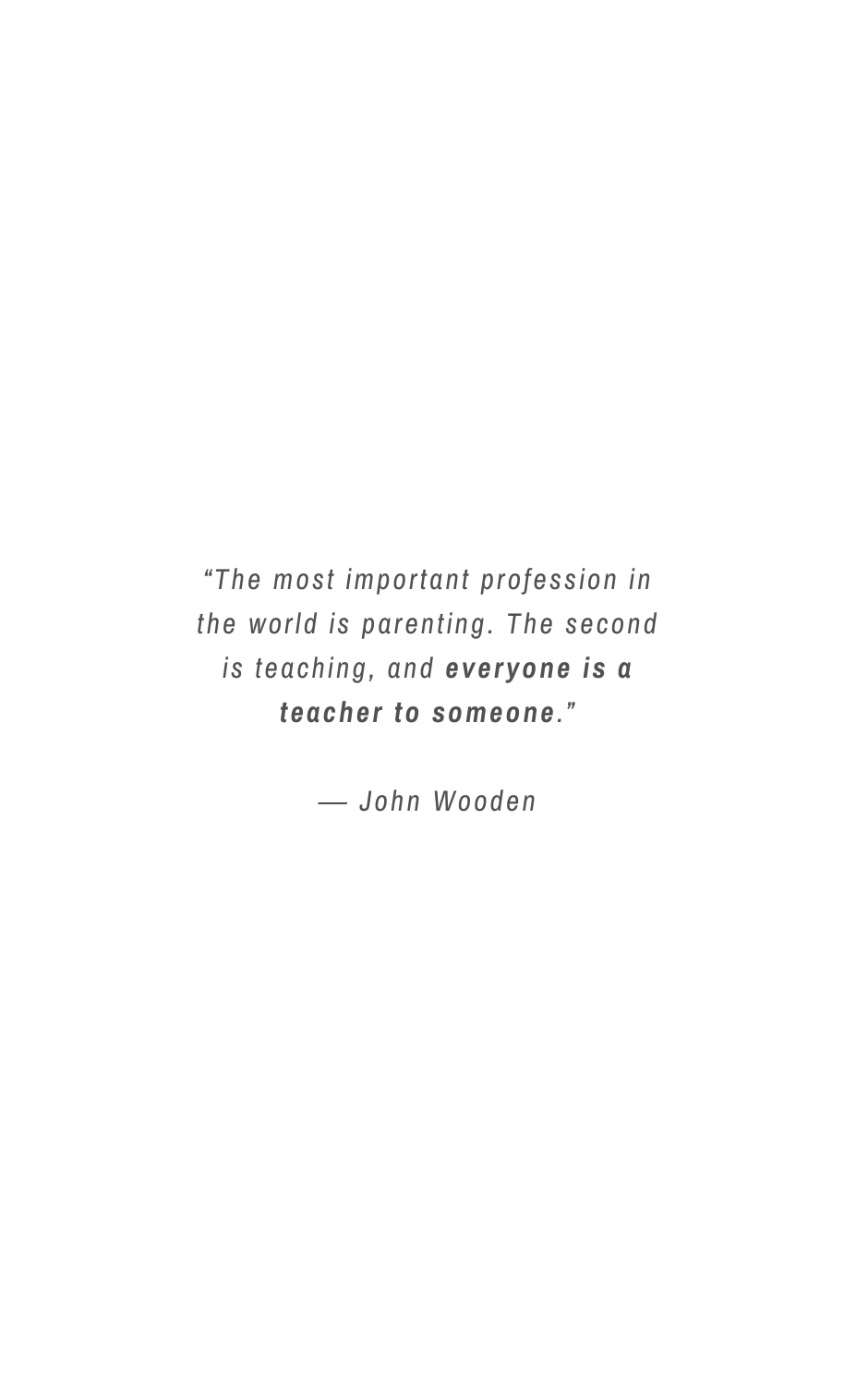Even though we live in the Information Age (also commonly referred to as: Computer Age, Digital Age, or New Media Age) -- a time in which the way we live, work and play has been greatly influenced by major technological advancements -- we still need faceto-face, belly-to-belly interaction with other people.

Thanks to personal computers, the internet, and now smartphones, anything that is shared over the web can be seen instantaneously across the globe. Once upon a time, there was an old adage of everyone being only *six degrees of separation* from anyone else on the planet. Meaning, we are all six introductions away from meeting any given person in the world. Well, thanks to the Information Age, we are now basically operating under *zero degrees of separation*.

That said, why is it that in a time where more information is shared and seen in the span of a day than one was probably exposed to in a lifetime a century ago, are people achieving less and less desirable and fulfilling results in various areas of their life? We don't have time to dissect all of the components of this dilemma, but I can offer part of the solution. It's mentorship, or lack thereof.

Being relational creatures who were created for community, our relationships drive much of what we do. And it's sound mentorship that, in part, teaches you to value these relationships. Find someone who has lived a life on purpose for a purpose, while adding tremendous amounts of value to lives of others around them, and I'll show you someone who has received genuine, authentic mentorship.

Before we go any further, let's first consider what a mentor is.

#### **WHAT IS A MENTOR**

A mentor is someone you trust, respect, and admire. You trust them for who they are. You respect them for how they operate. You admire them for what they have accomplished in a given area of their life. You may look up to this person because of their strong faith or even their sounds disciplines.

**\_\_\_\_\_\_\_\_\_\_\_\_\_\_\_\_\_\_\_\_\_\_\_\_\_\_\_\_\_\_\_\_\_\_\_\_\_\_\_\_\_\_\_\_\_\_\_\_\_\_\_\_\_\_\_\_\_\_\_\_\_\_\_\_\_\_\_\_\_\_\_\_\_\_\_\_\_\_\_\_\_\_\_\_\_\_**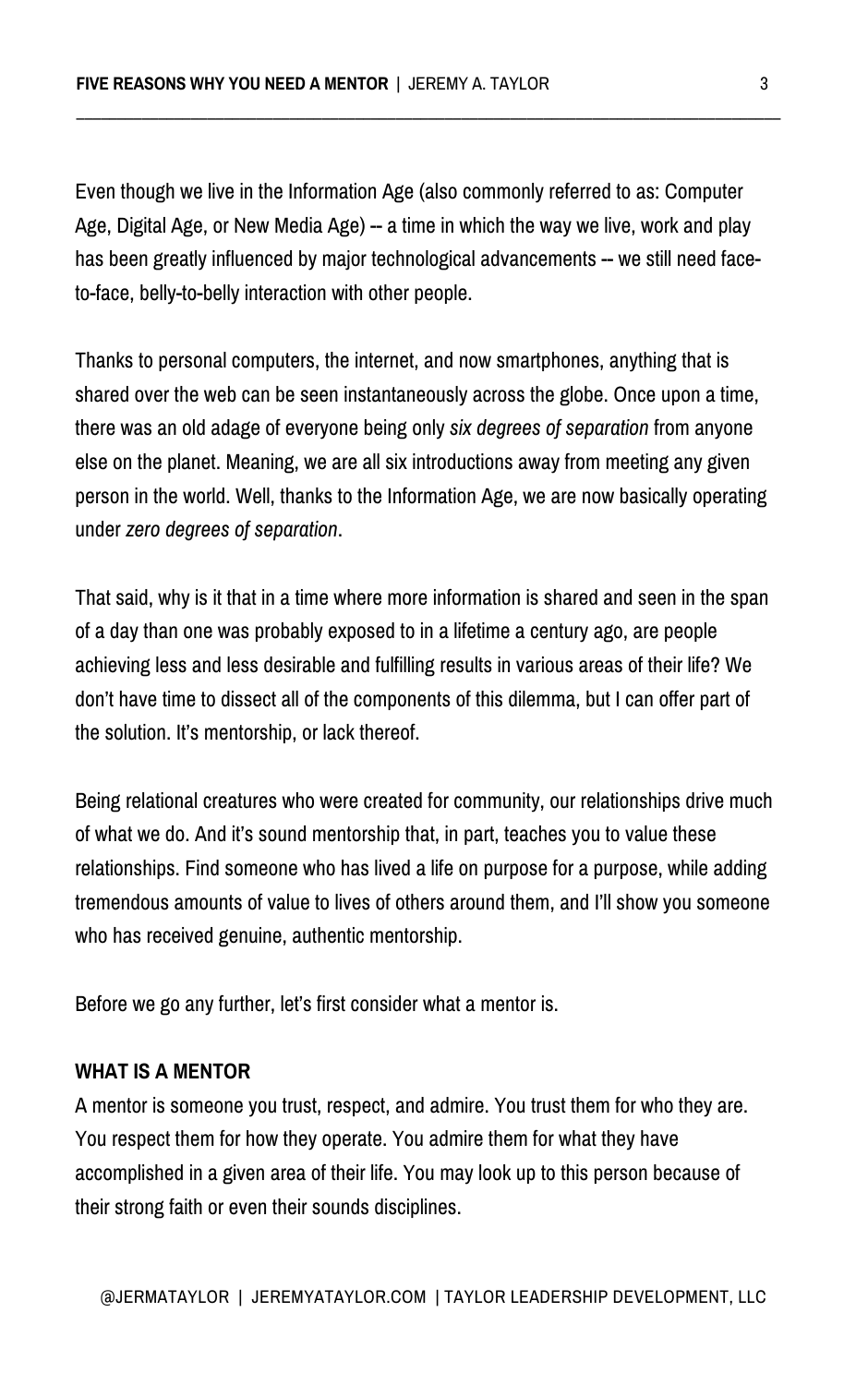Although I have met many people who I consider to be mentors, between the pages of great books, the mentors I appreciate most are the ones who have invested their precious, finite time with me. They have imparted decades of wisdom on me, teaching me invaluable lessons and reinforcing timeless truths to me.

Here are what I consider to be the five reasons why you need a mentor.

#### **1. YOU DON'T KNOW AS MUCH AS YOU THINK YOU KNOW**

The first reason you need a mentor is you don't know as much as you think you know, regardless of how intelligent you are. You've probably heard the saying: *the most expensive thing you could ever own is a closed mind.* A common characteristic of a closed mind is thinking you know more than you actually do. And there's usually a little negativity and some pride thrown in there on top of that.

My growth hit a plateau for some time; longer than I care to admit, to be honest. With the help of my ego, I reached a place where I thought I knew what was best for me. I backed myself into a corner by refusing to accept the advice of others who had gone before me, while also neglecting the importance of working on myself through self-education

Although you certainly shouldn't treat just *anyone* as a mentor, you *can* learn something from *everyone*. Being mindful of this truth allows you to remain teachable. Also, let's not forget the simple fact that our life span on this physical earth is but spec as it relates to the infinite time and space of eternity. So, to even think you really know it all and have it all figured out is quite ridiculous.

#### **2. SOMEONE SOMEWHERE WANTS TO HELP YOU**

The second reason you need a mentor is someone is looking forward to investing in you. Can the world be a pretty cold place? Yes. Are there some difficult people you come across in this life? Absolutely. Will you always be treated fair and square? Of course not. But to hold that over the heads of everyone you meet isn't a wise decision. The reality is that there are good people all over the place who want to help other people, just like you.

**\_\_\_\_\_\_\_\_\_\_\_\_\_\_\_\_\_\_\_\_\_\_\_\_\_\_\_\_\_\_\_\_\_\_\_\_\_\_\_\_\_\_\_\_\_\_\_\_\_\_\_\_\_\_\_\_\_\_\_\_\_\_\_\_\_\_\_\_\_\_\_\_\_\_\_\_\_\_\_\_\_\_\_\_\_\_**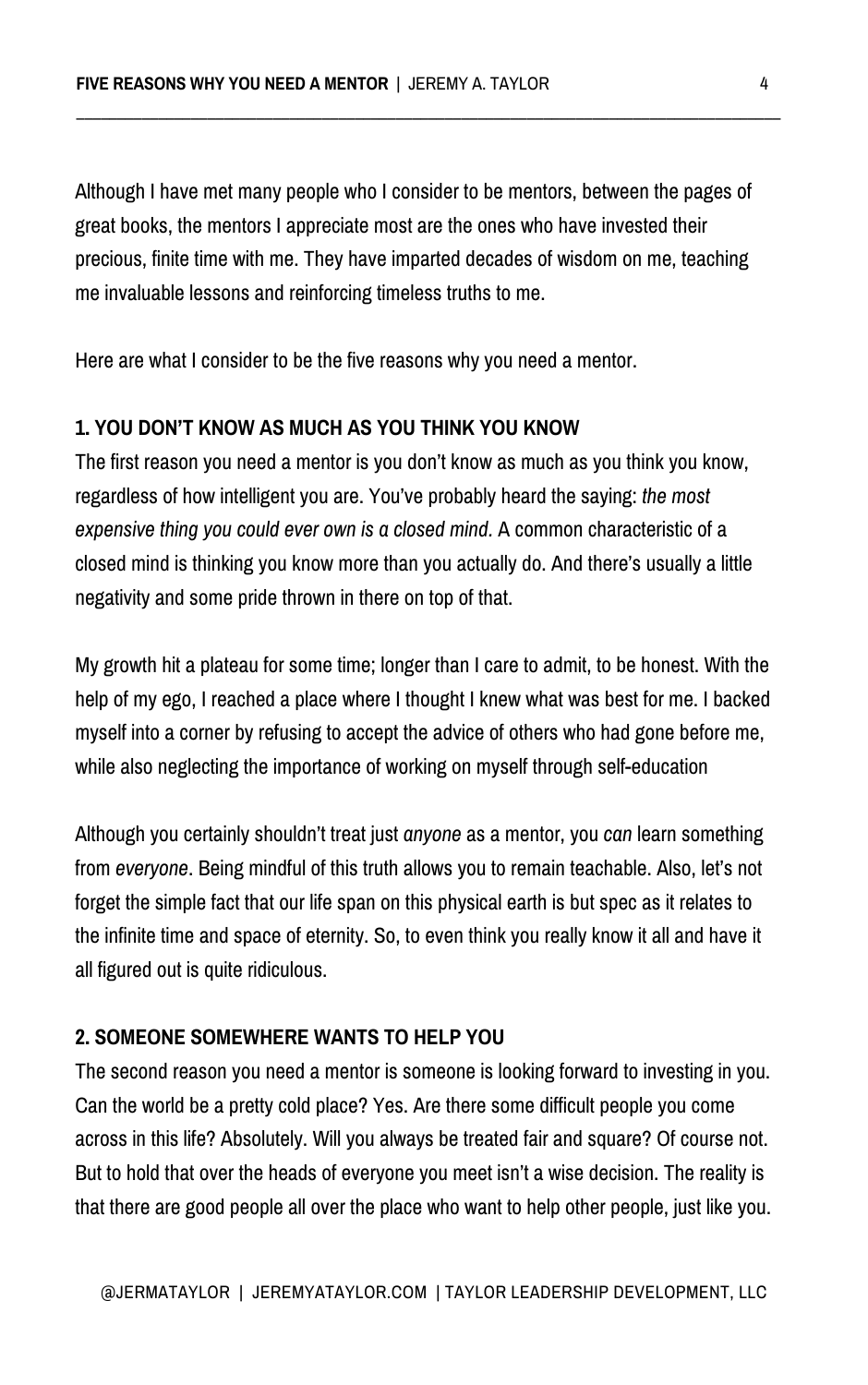Those who have truly become successful in their respective careers or callings, and have made a significant impact in the lives of others, will always give credit where credit is due. Although everyone must put in the sweat equity that any particular endeavor worth pursuing requires, people of significance know they didn't reach their level of success on their own.

**Success habits and leadership skills are recycled from one generation to the next, and that happens by way of great mentorship.** How do you leave a legacy in the lives of others? You pay it forward with what you've learned. Therefore, remember this: great people want to help those who aspire to be great themselves. If you're one of those people, there is someone somewhere who wants to help you grow.

#### **3. YOU CAN'T GO IT ALONE**

The third reason you need a mentor is because a mentor plays an important role on the team that you need in order to get where you want to go. Similar to the first point, this point addresses an individualistic approach to life. Reason number one speaks to the knowledge side of things, while this points to the *application* of that knowledge: action.

You've probably heard it said before, *"I can do bad all by myself, or I can do bad all on my own."* Well, that's true, my friend. You can. If you plan on being a one man (or woman) show, your dream will never grow. And inevitably, your actions and results will never exceed the vision you have for your life. So, it's important to recognize and respect the fact that you need help.

A mentor who cares about you and your success will provide ongoing support and additional resources as you find your way. In that process, a great mentor will help you see the value of surrounding yourself with strong leaders and like-minded people who can complement you in a number of ways.

**\_\_\_\_\_\_\_\_\_\_\_\_\_\_\_\_\_\_\_\_\_\_\_\_\_\_\_\_\_\_\_\_\_\_\_\_\_\_\_\_\_\_\_\_\_\_\_\_\_\_\_\_\_\_\_\_\_\_\_\_\_\_\_\_\_\_\_\_\_\_\_\_\_\_\_\_\_\_\_\_\_\_\_\_\_\_**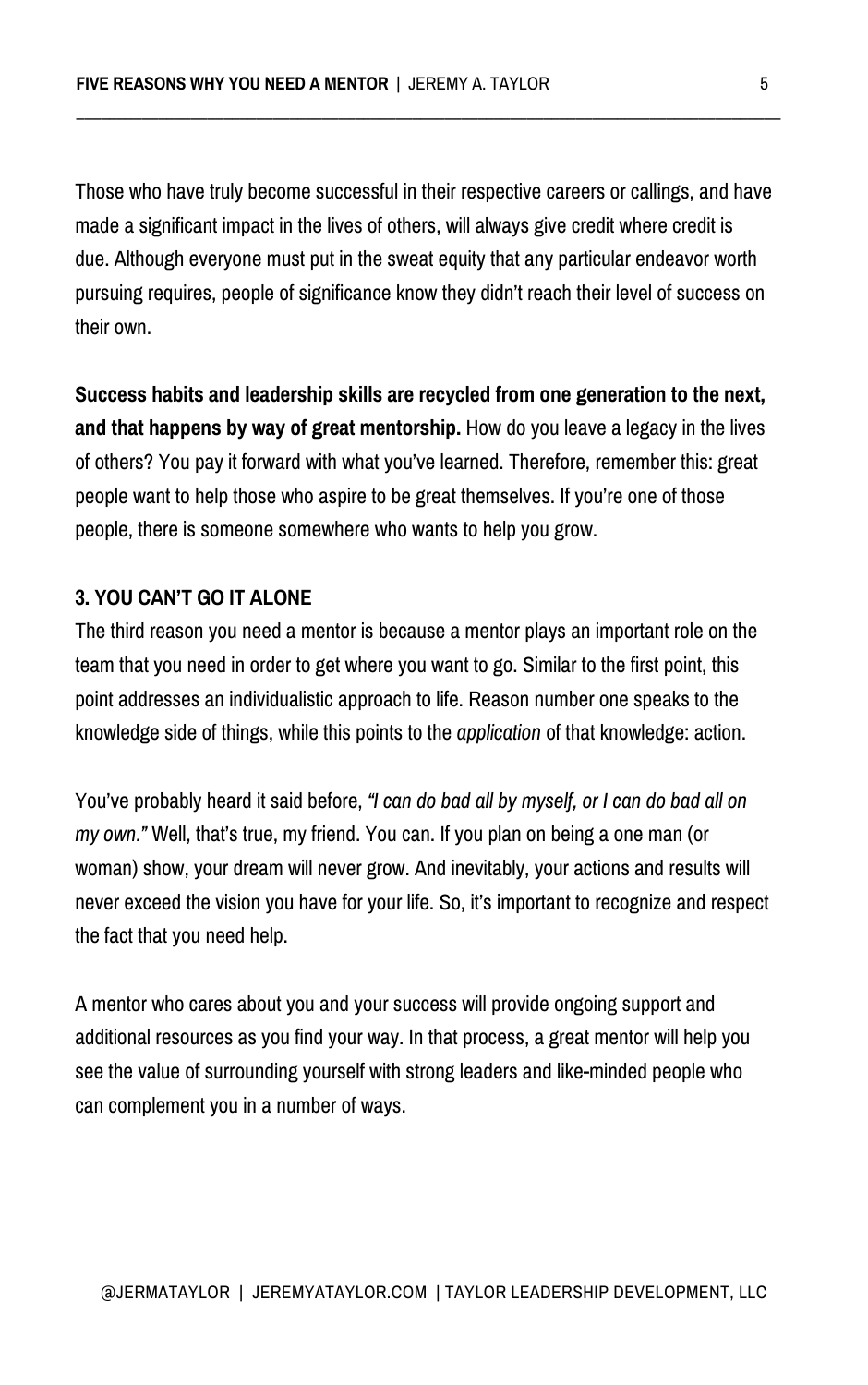#### **4. LEARNING FROM OTHERS' MISTAKES IS LESS PAINFUL**

The fourth reason you need a mentor is that it is much less painful to learn from the mistakes of other people than it is to learn from your own shortcomings. This obviously doesn't mean a mentor is going to you help you avoid making every possible mistake you could make in the future by miraculously removing them from your path.

What this does mean, however, is that your growth could be expedited, if you decide to listen and learn from the mistakes that others have made. Most all sound parents want their children to end up better off than they are, right? That's why many conversations between parents and children include statements like, *"I don't want you make the same mistake I made."*

With great mentorship, we all have the opportunity to jump over some potholes, dodge a few landmines, and avoid stepping in some cracks, figuratively speaking. In other words, someone else has already made a lot of the mistakes for you. This is an invaluable component when you really think about it. If I was a betting man, I'd put my money on this being the most important of each of the five reasons I'm sharing with you.

## **5. YOU ARE ALSO CALLED TO BE A MENTOR**

The fifth reason you need a mentor is that in order for you to effectively influence the lives of other people, you need an example of what that looks like. The foundation of any healthy relationship is reciprocity. This means there is a give and take pattern, but there is a respectful and responsible initiative from both parties to give. But, what you will see happen, more often than not, is that a great mentor doesn't ask for anything in return.

Each of my mentors have always exhorted me by requesting that I *pay them back* by going out and putting in play what we have practiced. Part of that game plan is being open to sharing what I have learned from them with other people I see who are working to grow and lead. As I mentioned briefly in reason number two, this is how you *pay it forward.*

**\_\_\_\_\_\_\_\_\_\_\_\_\_\_\_\_\_\_\_\_\_\_\_\_\_\_\_\_\_\_\_\_\_\_\_\_\_\_\_\_\_\_\_\_\_\_\_\_\_\_\_\_\_\_\_\_\_\_\_\_\_\_\_\_\_\_\_\_\_\_\_\_\_\_\_\_\_\_\_\_\_\_\_\_\_\_**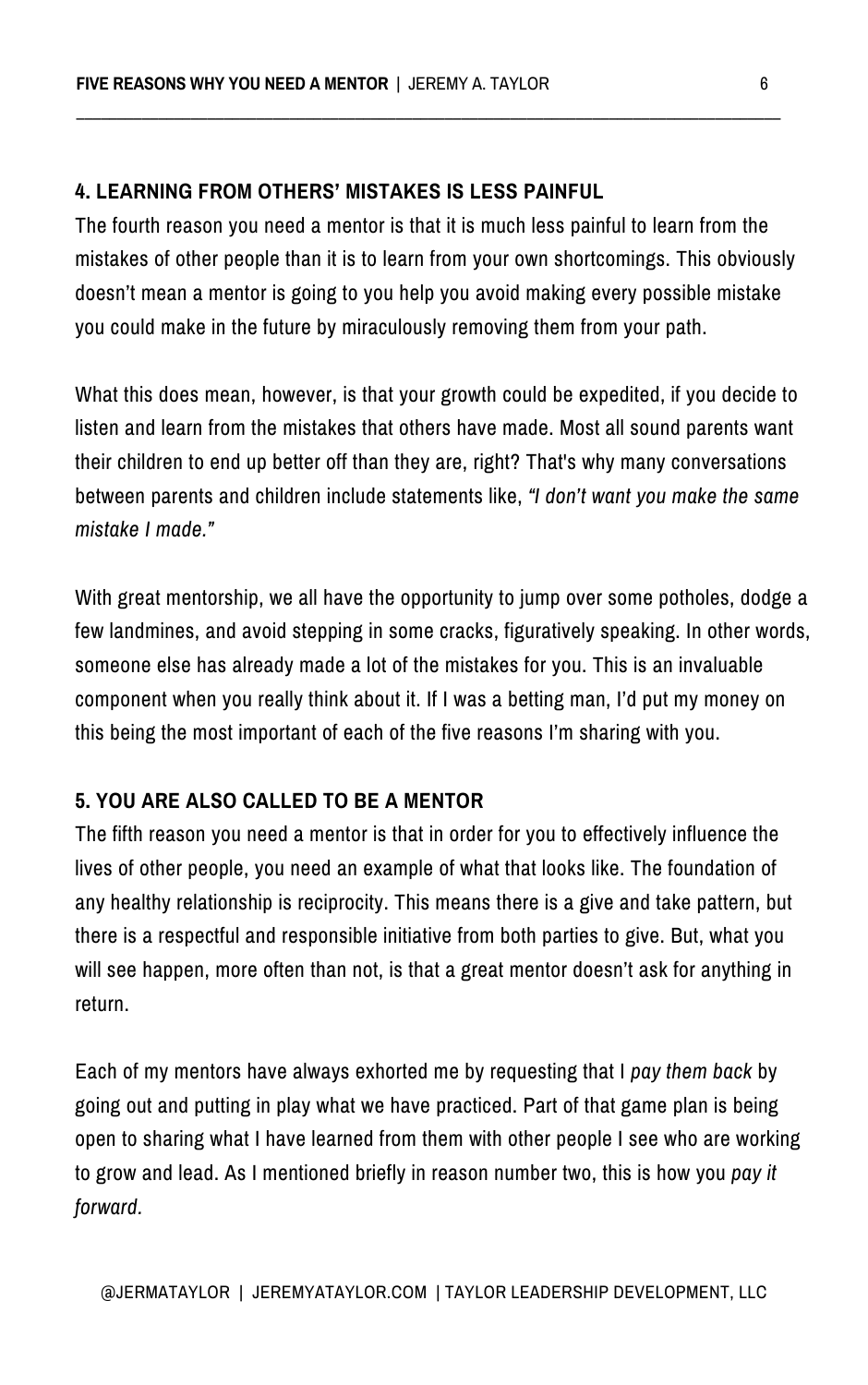If you operate with the philosophy that you are blessed in order to be a blessing, being a mentor will be fun for you. This is where your dream gets real good... This is where you see the real fruit… When you see others growing, in part, due to your investment in their lives, it's unbelievably rewarding.

#### **SEEK MENTORSHIP NOW**

There is no collection of words that I could put together in the English diction that would be able to express the genuine gratitude and deep appreciation I have for the important people who have served as mentors in my life.

I encourage you to seek mentorship now, and when you find it, become a sponge and soak up all the wisdom and knowledge that you possibly can. Great mentorship will help you understand the depths of the following ideas, and much more:

- we are all in the people business
- leadership is hard work
- teaching and training is more than just knowledge
- 
- helping people grow is a process
- success is not a destination; it's a journey
- adding great value to others requires intentionality
- who you are is more important than what you do
- to dream is to do

# **ABOUT THE AUTHOR**

Jeremy A. Taylor was raised in rural Campbellsville, Kentucky. After several years of teaching and coaching in the public education sector, he shifted his focus to building a network marketing business in the health and wellness industry.

With an entrepreneurial spirit and a passion for helping people grow, Jeremy launched Taylor Leadership Development, LLC. He is uniquely charismatic in his approach to engaging, equipping, empowering, and encouraging people of all ages.

**\_\_\_\_\_\_\_\_\_\_\_\_\_\_\_\_\_\_\_\_\_\_\_\_\_\_\_\_\_\_\_\_\_\_\_\_\_\_\_\_\_\_\_\_\_\_\_\_\_\_\_\_\_\_\_\_\_\_\_\_\_\_\_\_\_\_\_\_\_\_\_\_\_\_\_\_\_\_\_\_\_\_\_\_\_\_**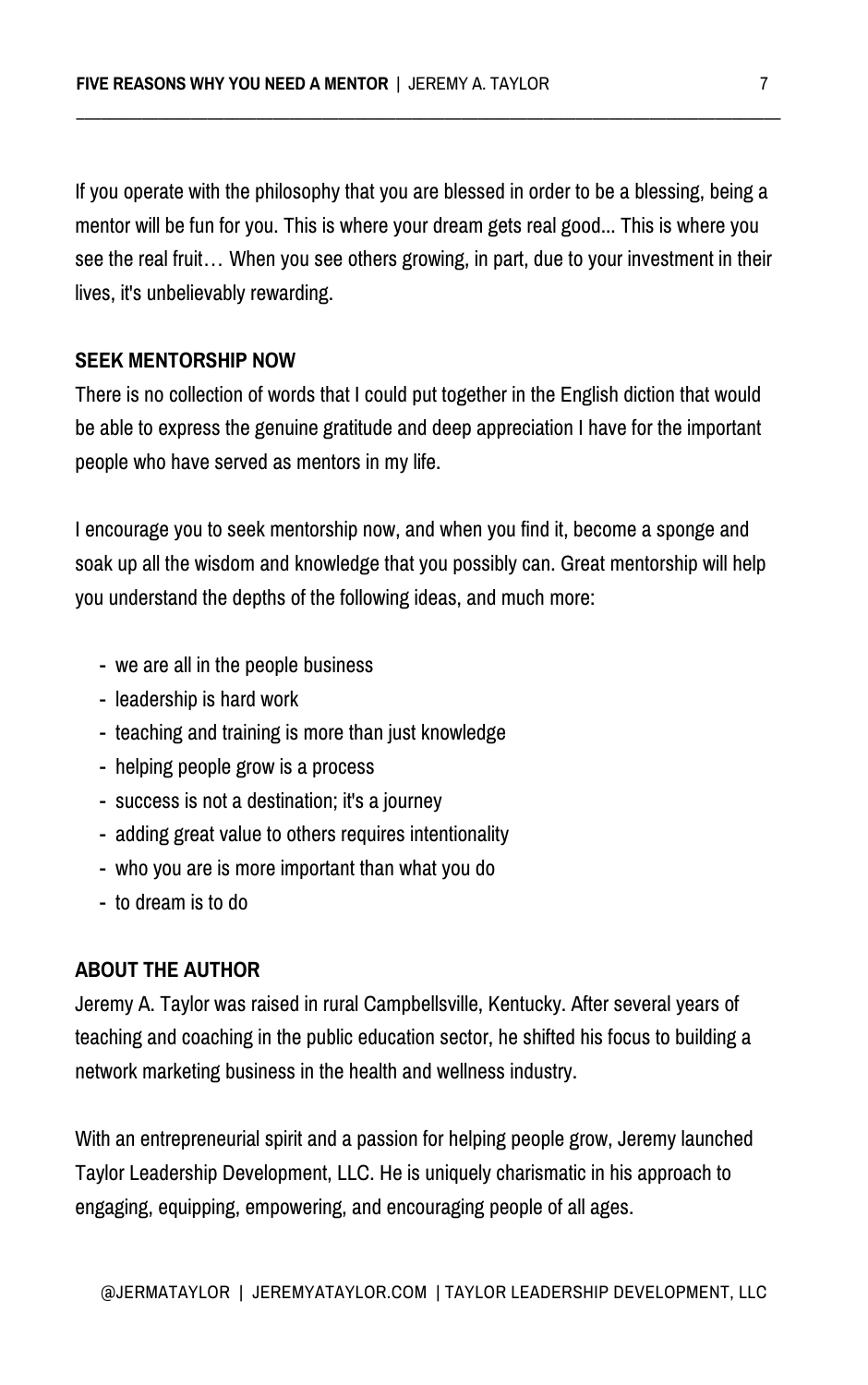He has written two books: *D.R.E.A.M.* (2014) and *The 25 Secrets to Staying Excited* (2016). In addition to writing, he has traveled the US extensively, consulting and inspiring dozens of organizations and businesses and thousands of students, as a trainer and speaker.

Jeremy also co-founded Mission Candle Co., a social enterprise, with his lovely wife, Jaala. They work to produce all-natural hand-crafted aromatherapy products while providing restoration support to survivors of human trafficking, particularly sex slavery.

Jeremy holds a Bachelor of Science degree (Social Studies) from Campbellsville University (2007), and has received extensive leadership training from world renowned experts such as John C. Maxwell, Les Brown, Kenneth Brailsford, Darren Hardy, Paul Zane Pilzer, Dan Clark, Clifton Lambreth, and many more.

Jesus, people, food, traveling, reading, and sports, are all some of Jeremy's favorites. He believes in keeping the main thing the main thing, and *"if you're not having fun, you're not doing it right!"*

To learn more about Jeremy A. Taylor and find out how he can serve you, please visit www.jeremyataylor.com. Stay connected with him on social media by following @jermataylor on Twitter, Instagram and Snapchat.

**\_\_\_\_\_\_\_\_\_\_\_\_\_\_\_\_\_\_\_\_\_\_\_\_\_\_\_\_\_\_\_\_\_\_\_\_\_\_\_\_\_\_\_\_\_\_\_\_\_\_\_\_\_\_\_\_\_\_\_\_\_\_\_\_\_\_\_\_\_\_\_\_\_\_\_\_\_\_\_\_\_\_\_\_\_\_**